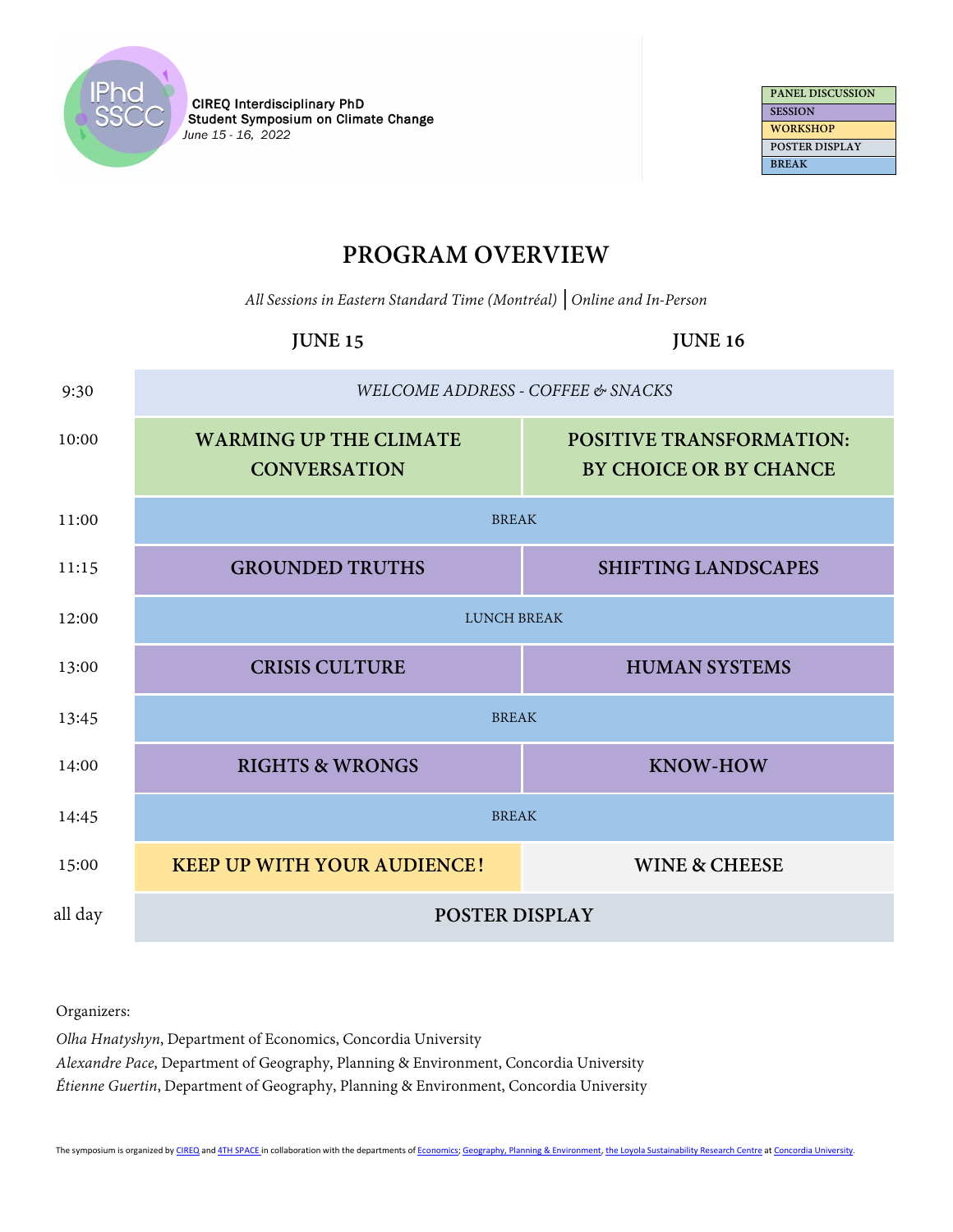

**9:30**

**CIREQ Interdisciplinary PhD** Student Symposium on Climate Change June 15 - 16, 2022

**PANEL DISCUSSION SESSION WORKSHOP POSTER DISPLAY BREAK**

# **—15 JUIN / JUNE│ DAY 1 —**

## **9:00 Enregistrement / Registration**

**Mot de bienvenue / Welcome address** 

Dr. Emanuela Cardia (Director, CIREQ)

Anna Wacławek (Manager, 4th Space, Concordia University) A word from the organizers

**10:00 - TABLE RONDE / PANEL DISCUSSION**

### **11:00 Warming Up the Climate Conversation**

This panel will explore the role of effective communication and public engagement on climate change, sustainability and social justice. Conversations about the climate crisis often choke on fear, foster grief, make people feel hopeless or lead to dismissiveness of the urgency. How do we move beyond the collective anxiety and apathy to focus on discussing solutions and successes to paint a picture of a better tomorrow?

- **[Richard Zhurawski](https://www.richardzurawski.ca/my-resume.html)**, PhD Candidate, Professional Science Writer and Communicator
- **[Kelly McKinney](https://www.kellymckinneycoaching.com/)**, PhD, John Abbott College Professor and Eco-grief Coach
- **[Daniel Horen Greenford](https://muckrack.com/daniel-horen-greenford)**, [P](https://muckrack.com/daniel-horen-greenford)hD Candidate, Writer, Economics for the Anthropocene

| 11:00              | PAUSE / BREAK                                                                                                                      |                                                                                       |
|--------------------|------------------------------------------------------------------------------------------------------------------------------------|---------------------------------------------------------------------------------------|
| $11:15 -$<br>12:00 | <b>GROUNDED TRUTHS</b>                                                                                                             |                                                                                       |
| 11:15              | Indigenous Weather Forecasting Methods Among Gujii Pastoralists in<br>Southern Ethiopia: Towards Monitoring Drought                | Mekuria Guye<br>Geography and Environmental Studies<br>Bule Hora University, Ethiopia |
| 11:20              | The Impact of Property Rights on Rangeland Carbon Storage                                                                          | Luci Lu<br>Geography Department<br>McGill University                                  |
| 11:25              | Towards the Sustainable Transformation of the Mexican Beef Sector:<br>Challenges and Opportunities for Institutional Entrepreneurs | Vivian Arguelles Gonzalez<br>Natural Resource Sciences<br>McGill University           |
| 11:30              | O&A                                                                                                                                |                                                                                       |
| 12:00              | PAUSE DÎNER / LUNCH BREAK                                                                                                          |                                                                                       |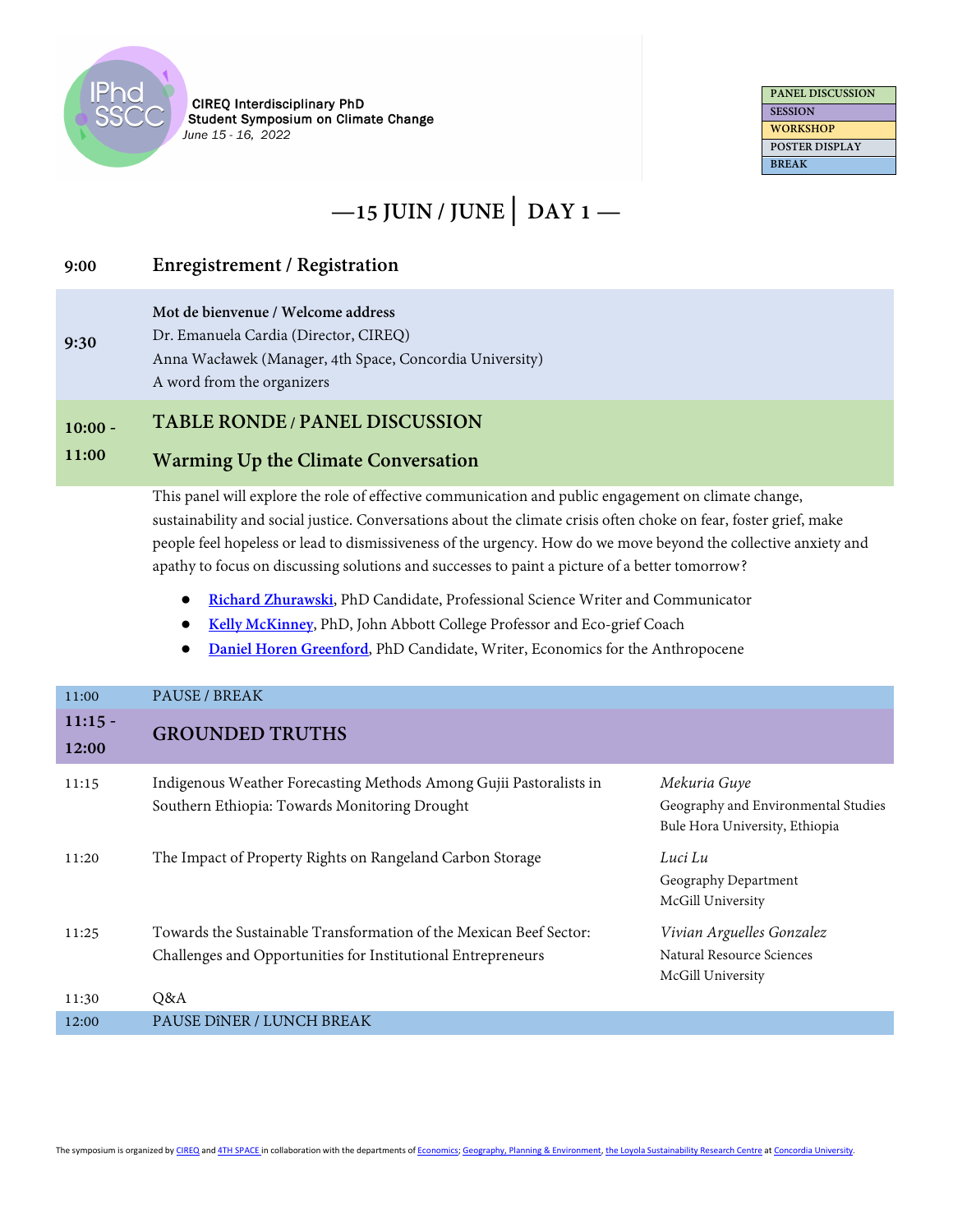

| $13:00 -$<br>13:45 | <b>CRISIS CULTURE</b>                                                                                                                                       |                                                                                                  |
|--------------------|-------------------------------------------------------------------------------------------------------------------------------------------------------------|--------------------------------------------------------------------------------------------------|
| 13:00              | Ethos in Millennial and Gen Z Climate Communications                                                                                                        | Carolyn Eckert<br>Department of English Language<br>and Literature<br>University of Waterloo     |
| 13:05              | There is No Apocalypse: Psychoanalytic and Indigenous Climate Justice<br>Critiques of Climate Change Discourse                                              | Isaac Thornley<br>Faculty of Environmental<br>and Urban Change<br>York University                |
| 13:10              | Homophily and Climate Change Denial                                                                                                                         | Yisheng Li<br>Ted Rogers School of Management<br>Toronto Metropolitan University                 |
| 13:15              | Instrumental or Intrinsic? Sustainable Transition Pathways and the<br>Construction of Knowledge                                                             | Charlotte Potter<br>School of Environmental Design<br>and Rural Planning<br>University of Guelph |
| 13:20              | Q&A                                                                                                                                                         |                                                                                                  |
|                    |                                                                                                                                                             |                                                                                                  |
| 13:45              | PAUSE / BREAK                                                                                                                                               |                                                                                                  |
| $14:00 -$<br>14:45 | <b>RIGHTS &amp; WRONGS</b>                                                                                                                                  |                                                                                                  |
| 14:00              | Climate Change and Water Security: Exploring the Potential Risks of<br>"Natech" Events on Drinking Water Safety in Canada's Rural and Remote<br>Communities | Corinna Dally-Starna<br>School of Environmental Studies<br>Queen's University                    |
| 14:05              | Changements climatiques, transition énergétique et bio-fuels: Impact des<br>inégalités et sur les inégalités                                                | Camille Anderson<br>FaSEST/MAGI<br>Polytechnique Montréal                                        |
| 14:10              | Andean Indigenous Resistance: Responding to Resource Extraction<br>Pressures                                                                                | Yojana Miraya Oscco<br>Political Science<br>University of Toronto                                |
| 14:15              | Flood Risk in Informal Settlements of Nigeria                                                                                                               | Adaku Echendu<br>School of Environmental Studies<br>Queen's University                           |
| 14:20              | Q&A<br>PAUSE / BREAK                                                                                                                                        |                                                                                                  |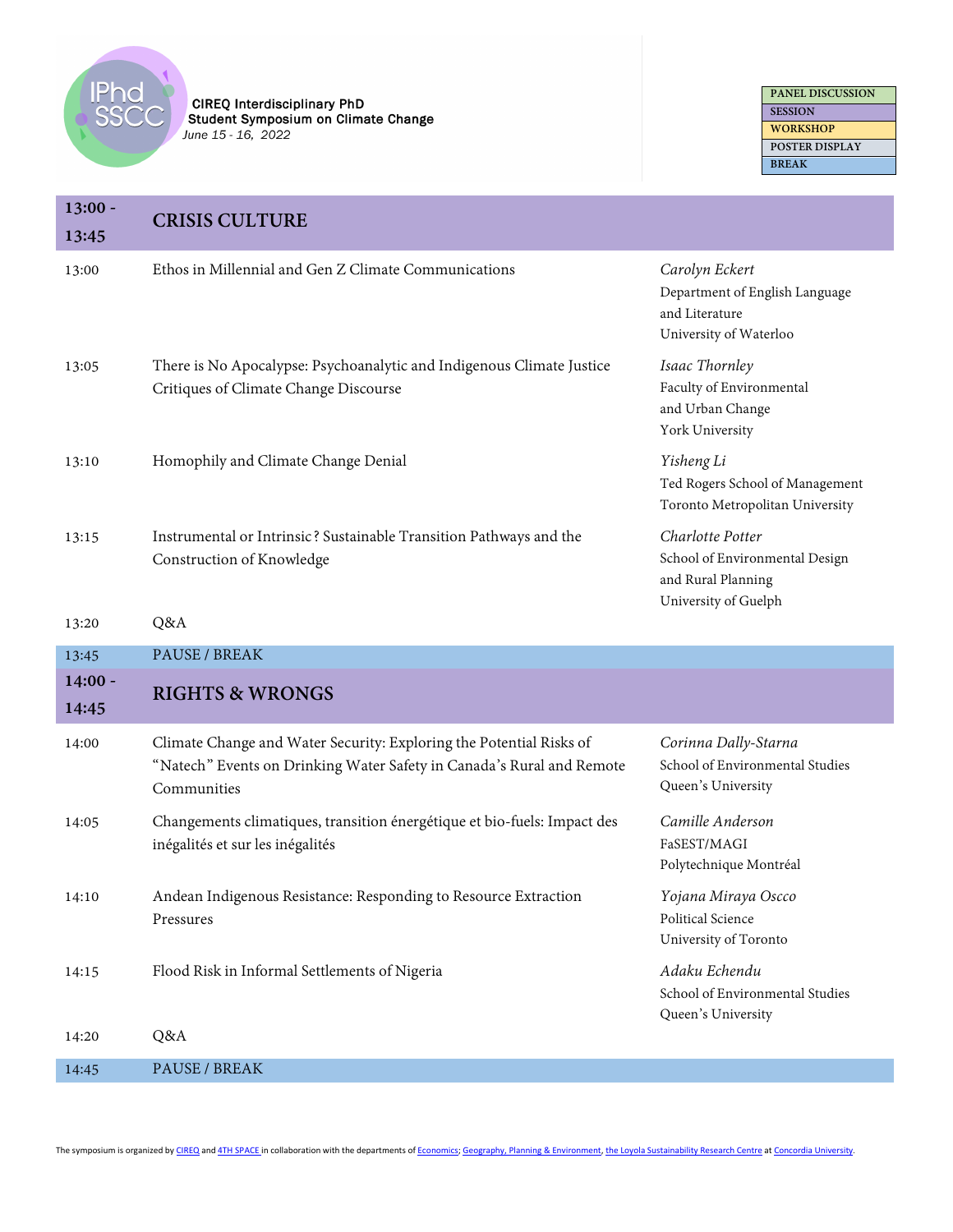

**PANEL DISCUSSION SESSION WORKSHOP POSTER DISPLAY BREAK**

#### $15:00 -$ **WORKSHOP**

16:00

## **Keep Up with Your Audience!**

Join [Alexandre Pace](https://www.concordia.ca/artsci/research/loyola-sustainability/people/alexandrepace.html) and [Janna Frenzel](https://www.concordia.ca/content/shared/en/profiles/artsci/coms/phd/janna-frenzel.html), writer, editor and communications strategist to workshop your presentation skills and learn how to communicate science more effectively!

### $09:00 -$ 16:00 **POSTER DISPLAY**

Exploring Green Product Innovation in the Automotive Industry *Haoze Chen*

Multiple International Environmental Agreements: an Alternative Approach to Tackle Climate Change

Reconstructions of Past Temperature, Hydrology and Boreal Forest Dynamics in South-Central Québec Based on Tree Rings

Comparison of Microplastic Exposure in Marine and Freshwater Ecosystems *Sarah Šariri*

## DeGroote School of Business McMaster University

*Olha Hnatyshyn* Department of Economics Concordia University

*Alex Pace*  Department of Geography, Planning and Environment Concordia University

Department of Biology University of Zagreb, Croatia

## **END OF DAY 1**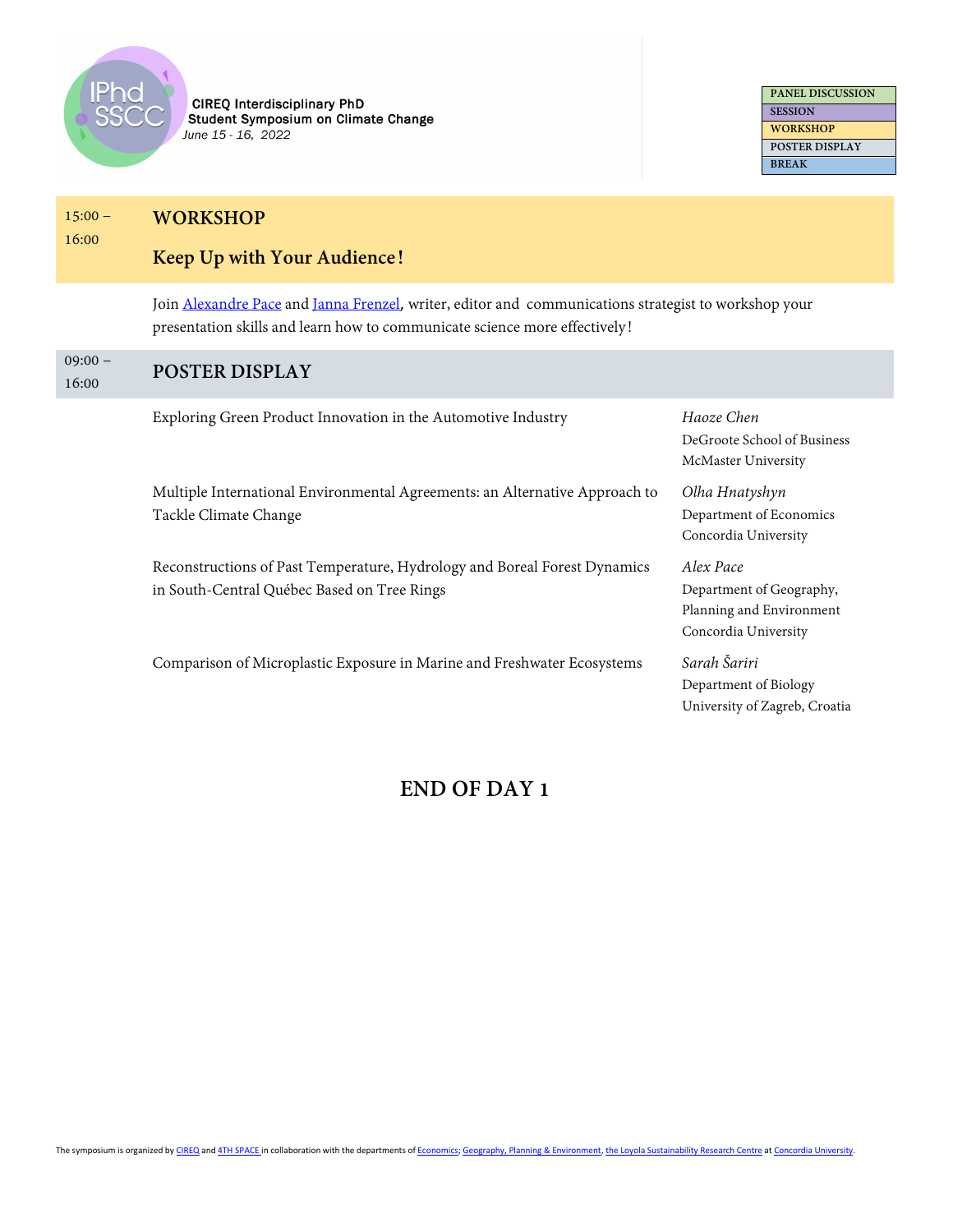

**PANEL DISCUSSION SESSION WORKSHOP POSTER DISPLAY BREAK**

# **—16 JUIN / JUNE│ DAY 2 —**

## **9:00 Enregistrement / Registration**

**Mot de bienvenue / Welcome address** 

**9:30** Anna Wacławek (Manager, 4th Space, Concordia University) A word from the organizers

#### **10:00 - TABLE RONDE / PANEL DISCUSSION**

### **11:00 Positive Transformation of the Future: By Chance or By Choice**

This panel will explore the opportunities and challenges related to transforming our society to meet climate, sustainability and social justice goals. What cultures, strategies, technologies, alternative worldviews and economic systems can we mobilize, explore or embrace to progress towards a fair decarbonization transition?

- **[Éric Pineault](https://professeurs.uqam.ca/professeur/pineault.eric/)**, Professor, Department of Sociology, UQAM
- **[Panayotis Tsantrizos](https://terragon.net/our-team/dr-panayotis-peter-tsantrizos/)**, PhD, CEO & President, Terragon Environmental Technologies
- **[Jen Gobby](https://jengobby.wordpress.com/)**, PhD, Director of Research for the Front Lines
- **[Christopher Luederitz](https://www.gopivot.org/about)**, PhD Postdoctoral Research Fellow at the PIVOT Action Research Project

| 11:00              | PAUSE / BREAK                                                                                                                  |                                                                                                |
|--------------------|--------------------------------------------------------------------------------------------------------------------------------|------------------------------------------------------------------------------------------------|
| $11:15 -$<br>12:00 | <b>SHIFTING LANDSCAPES</b>                                                                                                     |                                                                                                |
| 11:15              | Climate change threatens unique genetic diversity of the endangered stone<br>crayfish within its European biodiversity hotspot | Leona Lovrencic<br><b>Biology Department</b><br>University of Zagreb, Croatia                  |
| 11:20              | The Role of Global Warming on the Distribution of Winter Ticks within the<br>Geographic Range of Moose in North America        | Douglas Munn<br>Forestry and Environmental<br>Management<br>University of New Brunswick        |
| 11:25              | Can we track climate change's impact on coastal lakes through the microbial<br>community?                                      | Lorena Selak<br>Environmental Microbiology<br>Ruđer Bošković Institute, Croatia                |
| 11:30              | Kilometre-scale climate modelling of the Adriatic basin                                                                        | Petra Pranic<br>Institue of Oceanography<br>and Fisheries<br>Ruđer Bošković Institute, Croatia |
| 11:35              | O&A                                                                                                                            |                                                                                                |

12:00 PAUSE DîNER / LUNCH BREAK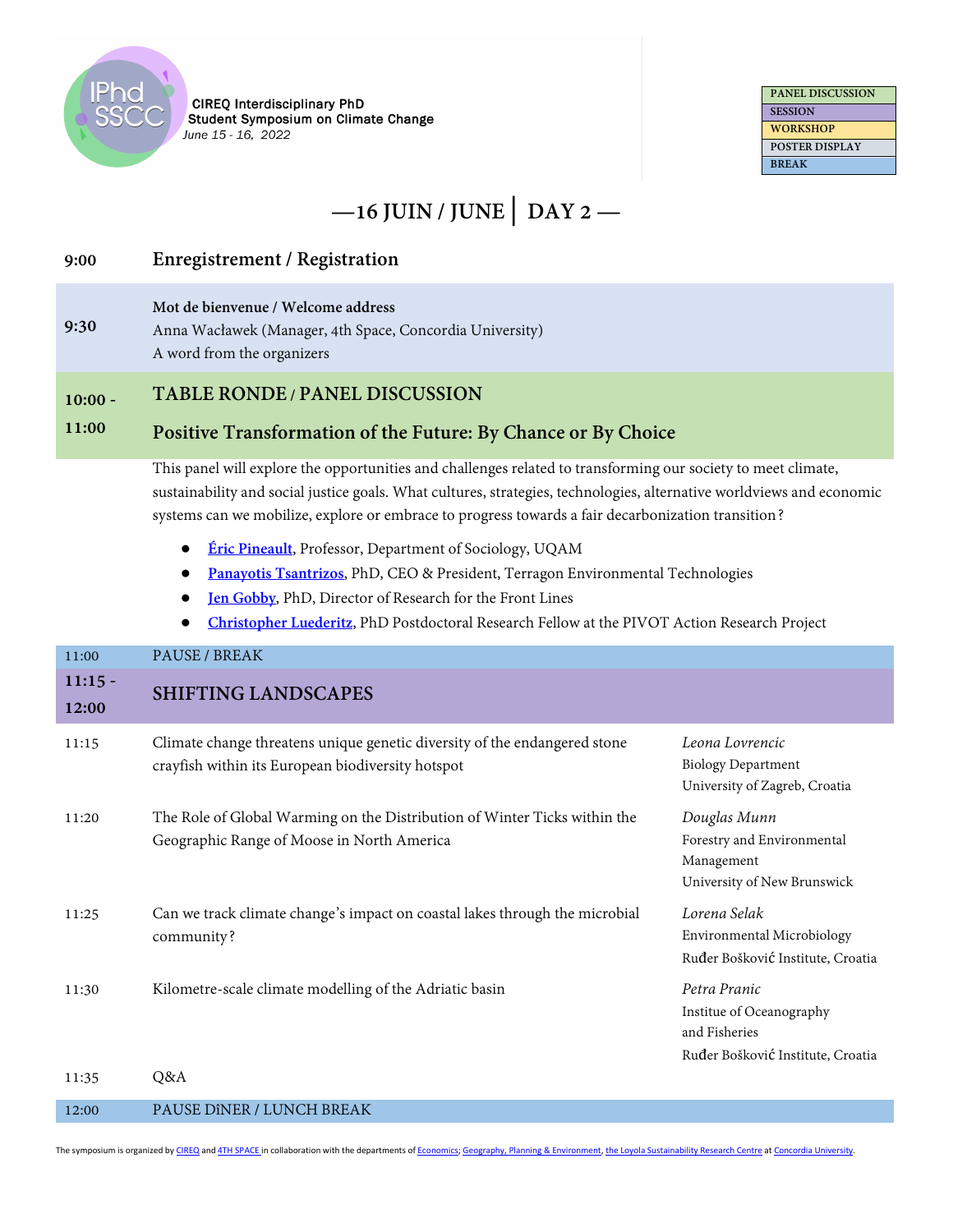

| <b>PANEL DISCUSSION</b> |
|-------------------------|
| <b>SESSION</b>          |
| <b>WORKSHOP</b>         |
| <b>POSTER DISPLAY</b>   |
| <b>BREAK</b>            |

| $13:00 -$<br>13:45 | <b>HUMAN SYSTEMS</b>                                                                                                                |                                                                                   |
|--------------------|-------------------------------------------------------------------------------------------------------------------------------------|-----------------------------------------------------------------------------------|
| 13:00              | Introducing Solar Radiation Management in International Climate Negotiations                                                        | Stavros Rallakis<br>School of Business<br>University of Macedonia                 |
| 13:05              | Decarbonization Models and Scenarios: Do They Show Us All Alternatives?                                                             | Étienne Guertin<br>Geography, Planning<br>and Environment<br>Concordia University |
| 13:10              | Drivers of Green Innovations and Green Acquisitions                                                                                 | Yuyan Wei<br>Degroote School of Business<br>McMaster University                   |
| 13:15              | Environmental Cooperation and Trade - The Impact of Heterogeneity in<br><b>Environmental Damages</b>                                | Dana Ghandour<br>Department of Economics<br>Concordia University                  |
| 13:20              | Q&A                                                                                                                                 |                                                                                   |
| 13:45              | PAUSE / BREAK                                                                                                                       |                                                                                   |
| $14:00 -$<br>14:45 | <b>KNOW-HOW</b>                                                                                                                     |                                                                                   |
| 14:00              | Climate Justice - CO2-Energy Contention in the Campus Fossil Fuel<br>Divestment Movement                                            | Milan Ilnyckyj<br>Political Science<br>University of Toronto                      |
| 14:05              | Sustainability: Thinking in Terms of a Socio-Spatial Theory of Action                                                               | Yanis Aouamri<br>School of Environmental Studies<br>Queen's University            |
| 14:10              | Spatiality in the Anthropocene                                                                                                      | Giuseppe Femia<br>English Department<br>University of Waterloo                    |
| 14:15              | Contextualizing Complexity: Breaking the Bottleneck Between Research and<br>Practice                                                | Stephany Peterson<br>Interdisciplinary Studies<br>University of New Brunswick     |
| 14:20              | Q&A                                                                                                                                 |                                                                                   |
| 14:45              | PAUSE / BREAK                                                                                                                       |                                                                                   |
| 15:00              | <b>WINE &amp; CHEESE</b>                                                                                                            |                                                                                   |
|                    | Join us for complimentary wine and snacks to close off the 2nd annual Interdisciplinary PhD Student Symposium<br>on Climate Change! |                                                                                   |